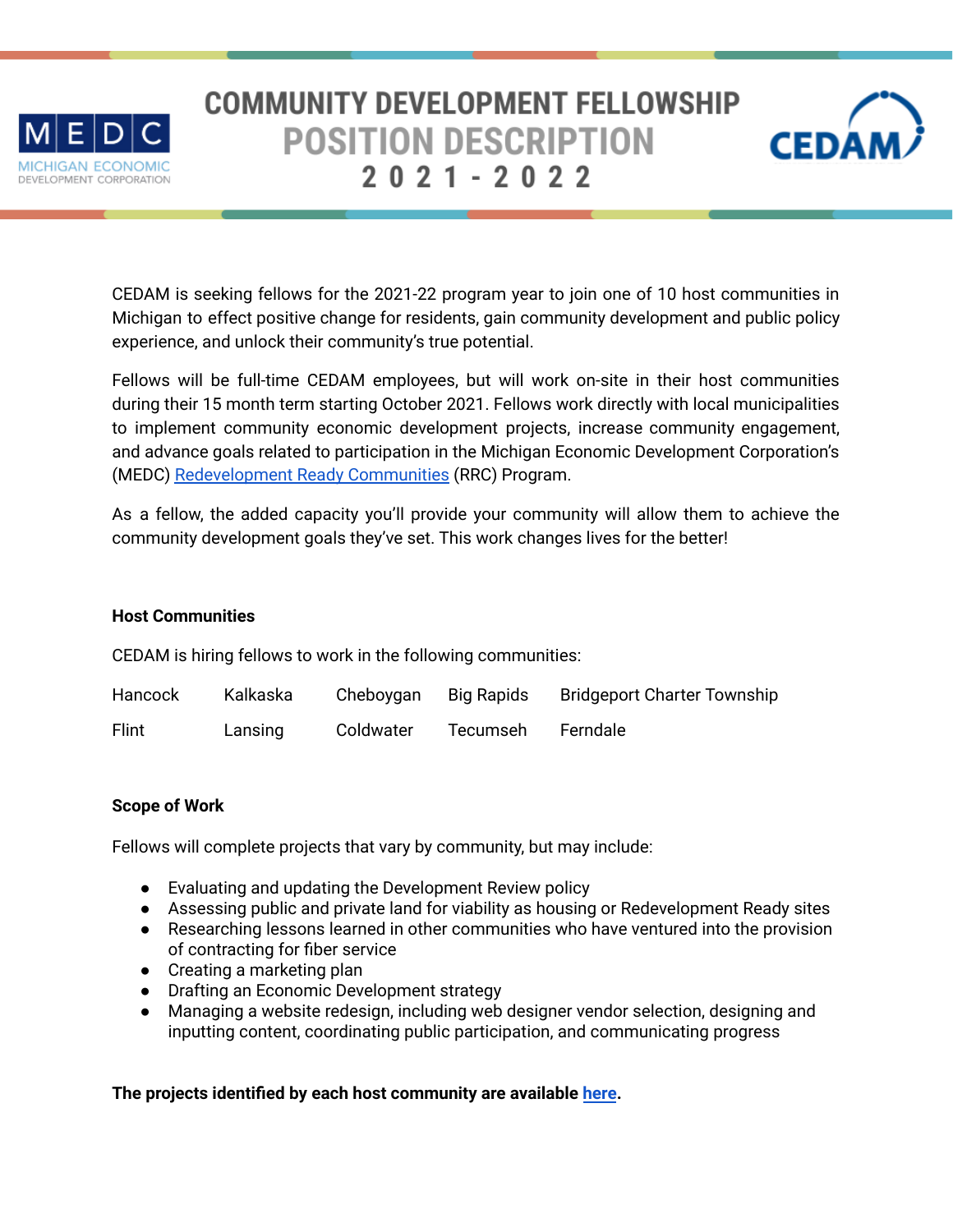# **Professional Development Opportunities**

Fellows will receive training and professional development on topics such as:

- An introduction to community economic development
- Redevelopment Ready Communities (RRC) best practices
- Working with boards and commissions
- Managing conflict and meeting facilitation

Fellows will also participate in statewide networking:

- Representing CEDAM and the MEDC at statewide conferences
- Attending professional development days in Lansing

## **Qualifications**

The appropriate candidate will have a strong interest and/or background in coalition building and/or community organizing, planning, community economic development, and communications or a combination of such interests. The appropriate candidate must possess strong verbal and written communication skills, excellent attention to detail, the ability to work within a team or as an individual and be familiar with the Microsoft Office suite and Google Applications.

Though community needs vary, the following skills are required of all fellows:

#### *Partnership building*

- Initiate and/or strengthen partnerships with community stakeholders
- Convene stakeholders to support project implementation, discuss progress, and identify possible areas of growth

#### *Communications*

- Develop a relationship with local news media (print, digital, radio)
- Formulate a local communications and media strategy to share about project progress
- Create content for social media and a CEDAM blog post to share project highlights

#### *Research & Reporting*

- Research best practices across the country to implement locally
- Create monthly, mid-year, and final reports detailing progress and accomplishments

#### **Compensation**

This position is a full-time salaried position with a generous PTO and benefits package including health, vision, and dental insurance. The salary is fixed at \$45,000. This position requires some statewide travel for CEDAM-required events & training; this mileage will be reimbursed by CEDAM. Fellows must have their own means of travel within their community. Fellows will also be required to provide their own computer and any technology required to complete the job unless otherwise provided by their host community.